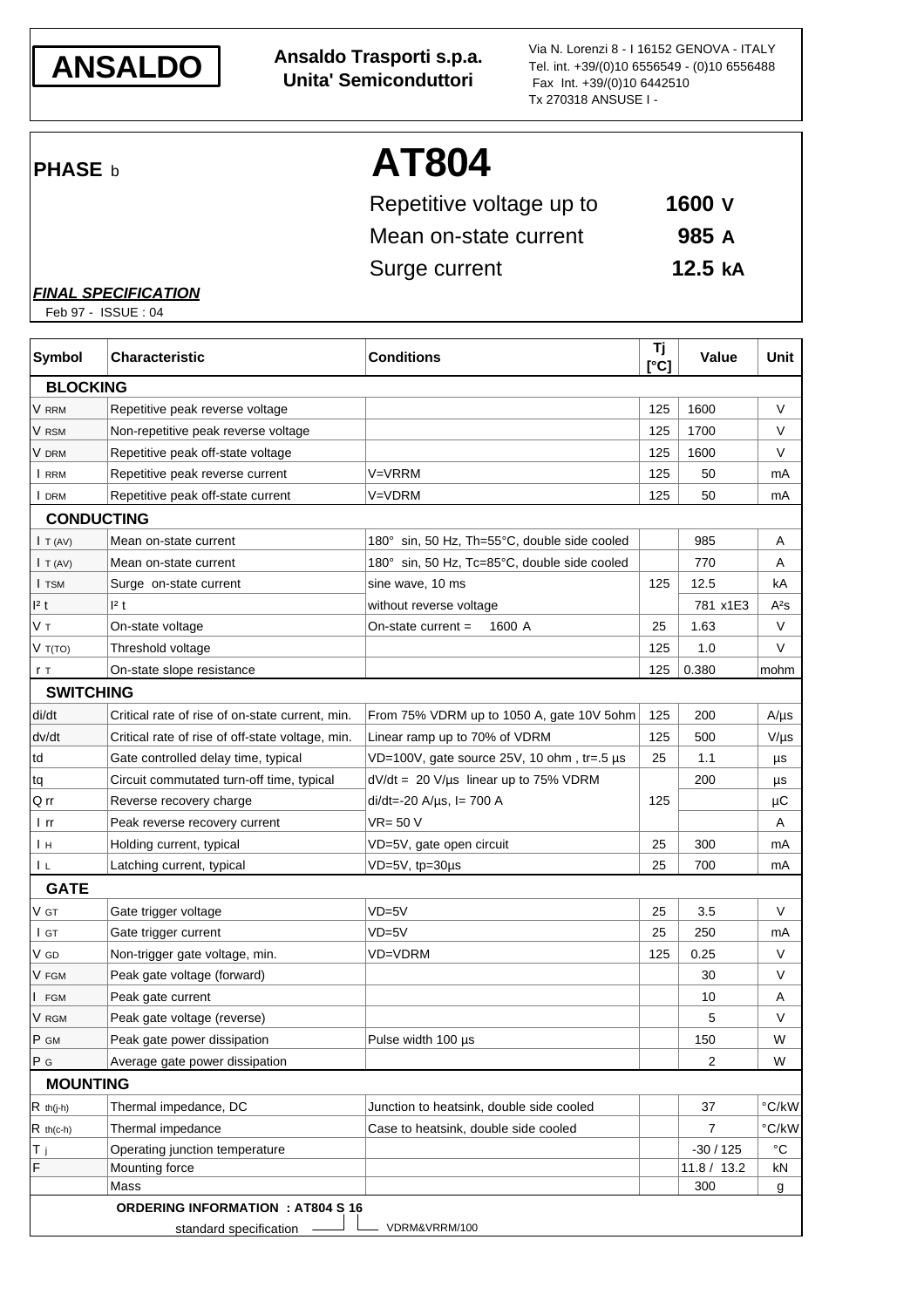FINAL SPECIFICATION Feb 97 - ISSUE : 04

### **DISSIPATION CHARACTERISTICS**

**ANSALDO**

SQUARE WAVE



**PF(AV) [W]**

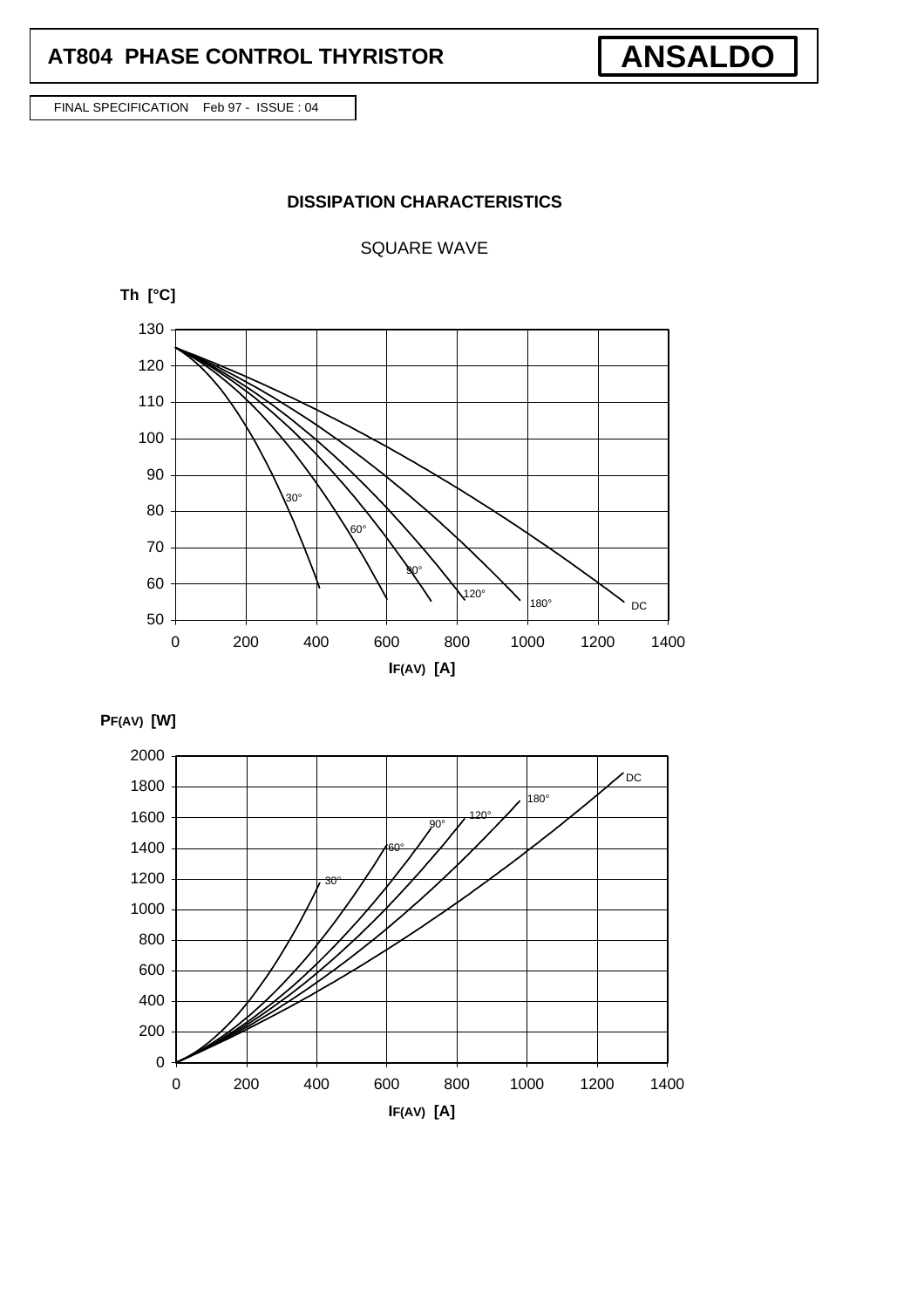FINAL SPECIFICATION Feb 97 - ISSUE : 04

### **DISSIPATION CHARACTERISTICS**

SINE WAVE



**PF(AV) [W]**



**ANSALDO**